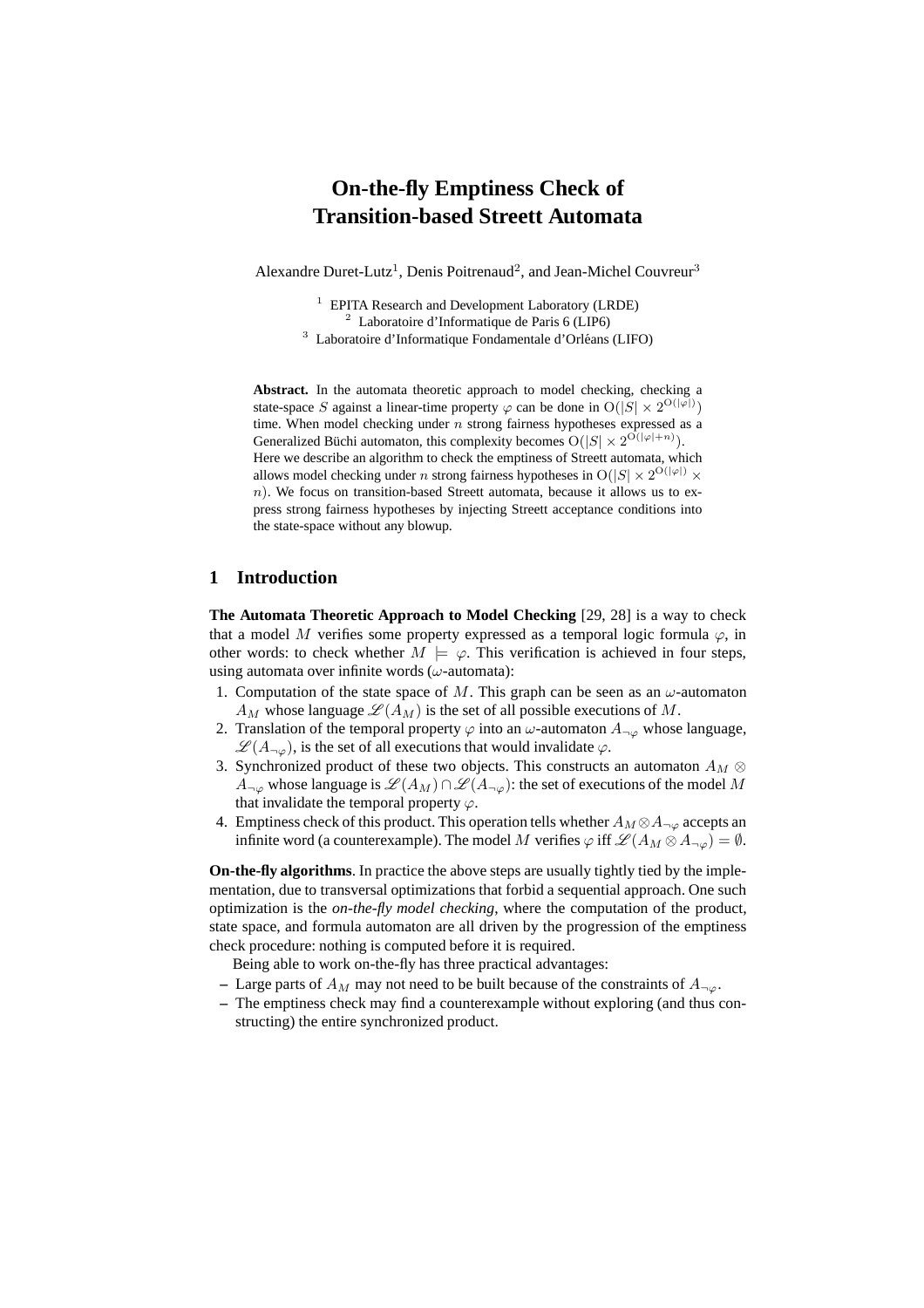**–** To save memory we can throw away states that have been constructed but are not actually needed. We would rebuild them later should they be needed again. [13]

From an implementation standpoint *on-the-fly model checking* puts requirements on the interface of the automata representing the product, the state graph, and the formula. For instance the interface used in Spot [8] amounts to two functions: one to obtain the initial state of the automata, another to get the successors of a given state. It is common to say that an emptiness check *is* on-the-fly when it is *compatible* with such an interface. For instance Kosaraju's algorithm [2, §23.5] for computing strongly connected components (SCC) will not work on-the-fly because it has to know the entire graph to transpose it. The algorithms of Tarjan [25] and Dijkstra [5, 6] are more suited to compute SCCs on-the-fly, because they perform a single depth-first search.

Fairness hypotheses [10] is a way to restrict the verification to a subset of "fair" executions of the model. For instance if we have a model of two concurrent processes running on the same host, we might want to assume that the scheduler is fair and that both processes will get slices of CPU-time infinitely often. When considering all the possible executions of the model, this hypothesis amounts to discarding all executions in which a process is stuck.

**Transition-based Büchi and Streett automata**. We shall consider two kinds of  $\omega$ automata that are expressively equivalent: Büchi automata and Streett automata. Büchi automata are more commonly used because there exist simple translations from LTL formulæ to Büchi automata and there exist many emptiness check algorithms for these automata [4]. Readers familiar with Büchi automata might be surprised that we use transition-based acceptance conditions rather than state-based ones. As noted by several authors [19, 3, 11, 12, 4, 26] this allows LTL formulæ to be translated into smaller automata, and for our purpose it will be useful to show why *weak* (resp. *strong*) *fairness hypotheses* can be added to a Büchi (resp. Streett) automaton without any blowup.

**Streett Automata** can also be used as intermediate steps in some methods to complement Büchi automata  $[27]$ . For instance in the automata theoretic approach to model checking, we could want to express a property  $P$  to verify, not as an LTL formula, but as a (more expressive) Büchi automaton  $A_P$  (or equivalently, an  $\omega$ -regular expression). To ensure that  $M \models A_P$  we should check that  $\mathscr{L}(A_M \otimes \neg A_P) = \emptyset$ . One way to compute  $\neg A_P$  is to use Safra's construction [21] to construct a Streett automaton, and then convert this Streett automaton back into a Büchi automaton.

**Our objective** is to introduce an on-the-fly emptiness check for transition-based Streett automata, in order to efficiently verify linear-time properties under strong fairness hypotheses, or simply to check the emptiness of  $A_M \otimes \neg A_P$  without the cost of converting  $\neg A_p$  into a Büchi automaton. Existing emptiness checks for Streett automata [20, 15] share the same asymptotic complexity, but are state-based and will not work on-the-fly. **Outline**. Section 2 briefly reviews LTL and transition-based Büchi automata. Section 3 then introduces fairness hypotheses and Streett automata. We recall that weak fairness hypotheses are free and show that strong fairness hypotheses are less costly to express with Streett automata. Finally section 4 gives an on-the-fly algorithm to check the emptiness of a Streett automaton in a way that is only linearly slower (in the number of acceptance conditions) than the emptiness check of a Büchi automaton.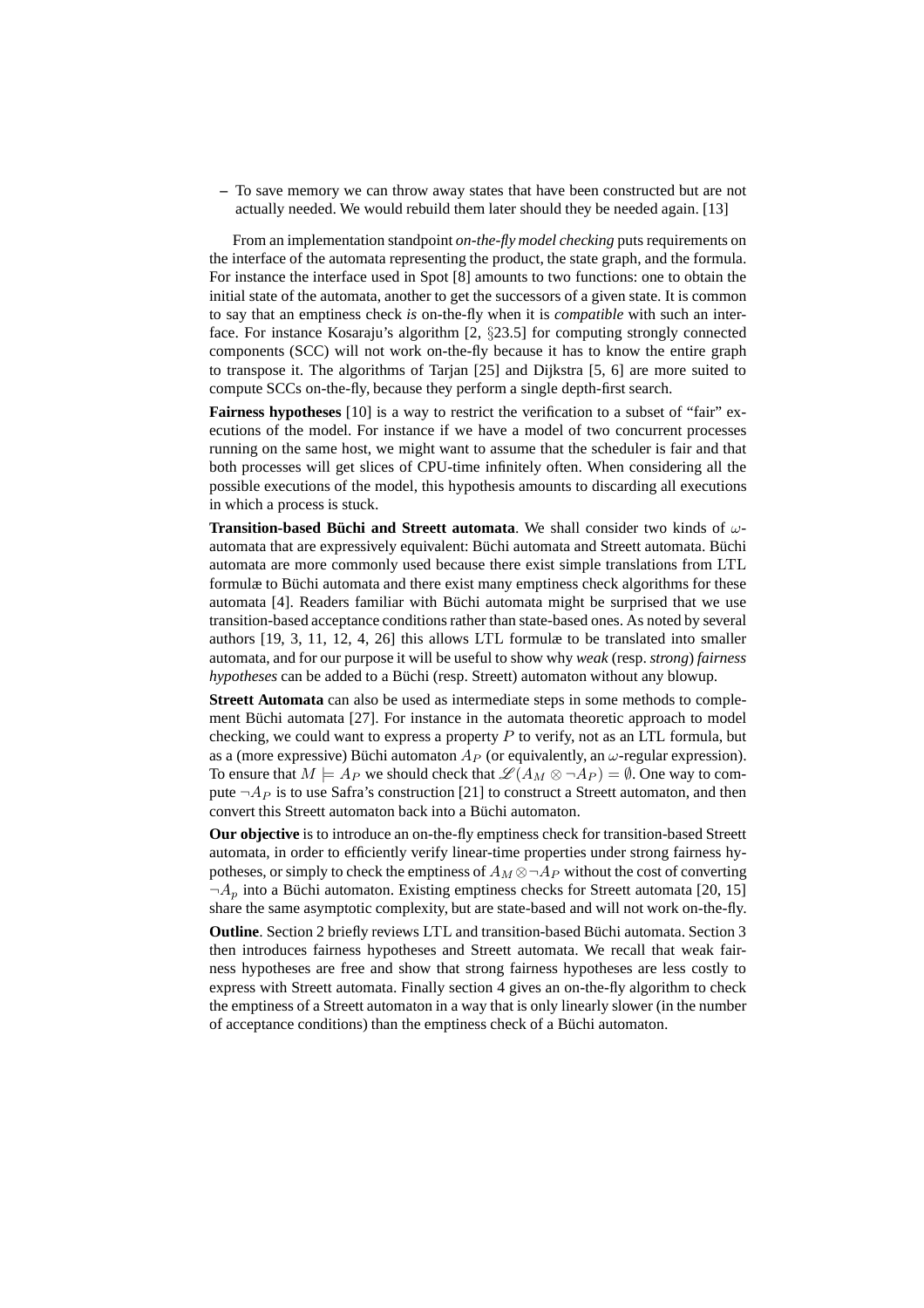# **2 Background**

# **2.1 Linear-time Temporal Logic (LTL)**

An LTL formula is constructed from a set  $AP$  of atomic propositions, the usual boolean operators  $(\neg, \lor, \land, \rightarrow)$  and some temporal operators: X (next), U (until), F (eventually), G (globally). An LTL formula can express a property on the execution of the system to be checked. Because we focus on fairness properties we shall not be concerned with the full semantics of LTL  $[1, 18]$ , it is enough to describe the following two idioms:

- **–** G F p means that property p is true infinitely often (i.e., at any instant of the execution you can always find a later instant so that  $p$  is true),
- **–** F G p means that property p is eventually true continuously (i.e., at some instant in the future  $p$  will stay true for the remaining of the execution).

The size  $|\varphi|$  of an LTL formula  $\varphi$  is its number of operators plus atomic propositions.

## **2.2 B¨uchi Automata**

**Definition 1** *(TGBA)* A Transition-based Generalized Büchi Automaton [12] *over*  $\Sigma$  *is a Buchi automaton with labels and generalized acceptance cond ¨ itions on transitions. It can be defined as a tuple*  $A = \langle \Sigma, \mathcal{Q}, q^0, \delta, \mathcal{F} \rangle$  where  $\Sigma$  *is an alphabet,*  $\mathcal Q$  *is a finite set of states,*  $q^0 \in \mathcal{Q}$  *is a distinguished initial state,*  $\delta \subseteq \mathcal{Q} \times \Sigma \times \mathcal{Q}$  *is the (non*deterministic) transition relation,  $\mathcal{F} \subseteq 2^\delta$  is a set of sets of accepting transitions.

Graphically we represent the elements of  $F$  (which we call *acceptance conditions*) as small circles such as  $\bullet$  or  $\circ$  on Fig. 1a, 1b and 1d. We will also merge into a single transition all transitions between two states with identical acceptance conditions, as if the transition relation was actually in  $Q \times 2^{\Sigma} \times Q$ .<sup>4</sup>

For the purpose of model checking we have  $AP$  equal to the set of all atomic propositions that can characterize a configuration, and we use these automata with  $\Sigma = 2^{AP}$ (i.e., each configuration of the system can be mapped into a letter of  $\Sigma$ ). Graphically, with the aforementioned merging of transitions, it is therefore equivalent to label the transitions of the automata by propositional formulæ over  $AP$ .

An infinite word  $\sigma = \sigma(0)\sigma(1)\cdots$  over the alphabet  $\Sigma$  is accepted by A if there exists an infinite sequence  $\rho = (q_0, l_0, q_1)(q_1, l_1, q_2) \dots$  of transitions of  $\delta$ , starting at  $q_0 = q^0$ , and such that  $\forall i \geq 0, \sigma(i) = l_i$ , and  $\forall f \in \mathcal{F}, \forall i \geq 0, \exists j \geq i, \rho(j) \in f$ . That is, each letter of the word is recognized, and  $\rho$  traverses each acceptance condition infinitely often.

Given two TGBAs A and B, the synchronous product of A and B, denoted  $A \otimes B$ is a TGBA that accepts only the words that are accepted by  $A$  and  $B$ . If we denote  $|A|_s$  the number of accessible states of A, we have  $|A \otimes B|_s < |A|_s \times |B|_s$ . If we denote  $|A|_t$  the number of transitions of A, we always have  $|A|_t \leq |A|_s^2 \times |\Sigma|$ . Also  $|A \otimes B|_t \leq (|A|_s \times |B|_s)^2 \times |\Sigma| \leq |A|_t \times |B|_t$ . Finally if a TGBA C has only one state and is deterministic, then  $|A \otimes C|_s \leq |A|_s$  and  $|A \otimes C|_t \leq |A|_t$ .

<sup>&</sup>lt;sup>4</sup> This optimization is pretty common in implementations; we only use it to simplify figures.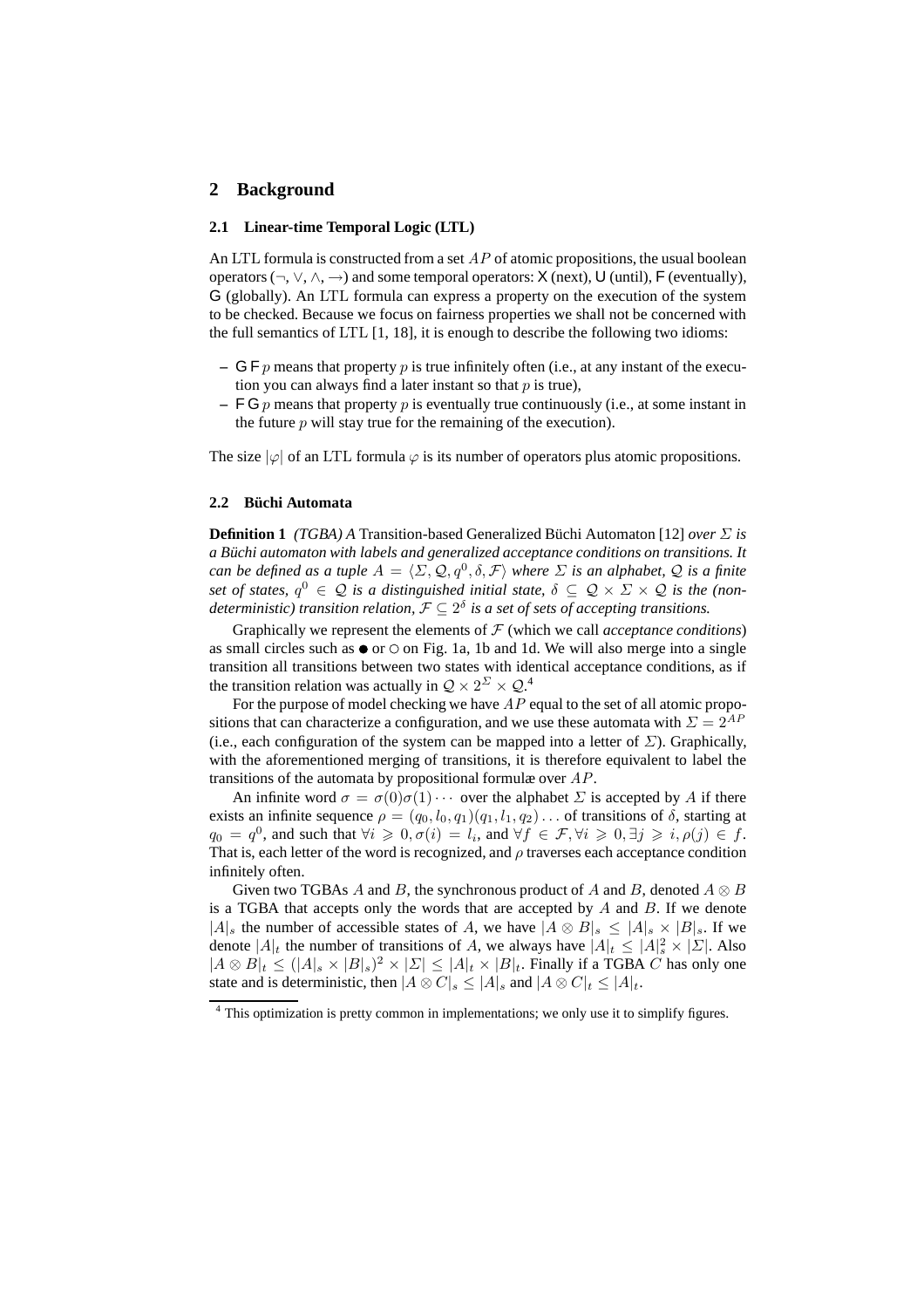

Fig. 1: (a) A TGBA equivalent to the LTL formula  $GF((\neg en) \lor oc)$ ; (b),(d) two TGBAs equivalent to  $\varphi = (G F e n \rightarrow G F o c)$ ; (c),(e) two TSAs equivalent to  $\varphi$ . ⊤ denotes the *true* value.

# **3 Coping with Fairness Hypotheses**

Fairness hypotheses are a way to filter out certain behaviors of the model that are deemed irrelevant. For instance when modeling a communication between two processes over a lossy channel, we might want to assume that any message will eventually reach its destination after a finite number of retransmissions. Although there is one behavior of the model in which the retransmitted message is always lost, we may want to ignore this possibility during verification.

#### **3.1 Weak and Strong Fairness**

Let us give a definition of fairness involving a pair of events  $en$  and  $oc$  in a model  $M$ . An event could be the progress of some process, the execution of a particular instruction of the model, or even the fact that an instruction is enabled (i.e., could be executed).

**Definition 2** *(Unconditional fairness) An event* oc *is* unconditionally fair *if it will happen infinitely often, i.e., if*  $M \models$  **GF** *oc.* 

**Definition 3** *(Weak fairness) A pair of events* (en, oc) *is* weakly fair *if whenever* en *occurs continuously, then oc will occur infinitely often:*  $M \models (\mathsf{FG} \text{ } en \rightarrow \mathsf{GF} \text{ } oc)$ *.* 

Because we have  $\textsf{FG}\, en \rightarrow \textsf{GF}\, oc \equiv \textsf{GF}((\neg en) \vee oc)$  weak fairness can be handled like unconditional fairness.

Fig. 1a shows an example of a 1-state TGBA recognizing  $GF(\neg en) \lor oc$ ). This TGBA is deterministic: for any configuration given by a set of truth values of en and oc, there is only one transition that can be followed. In fact, any formula of the form  $\bigwedge_{i=1}^{n}$  (FG  $en_i \rightarrow$  GF  $oc_i$ ), representing a combination of n weak (or unconditional)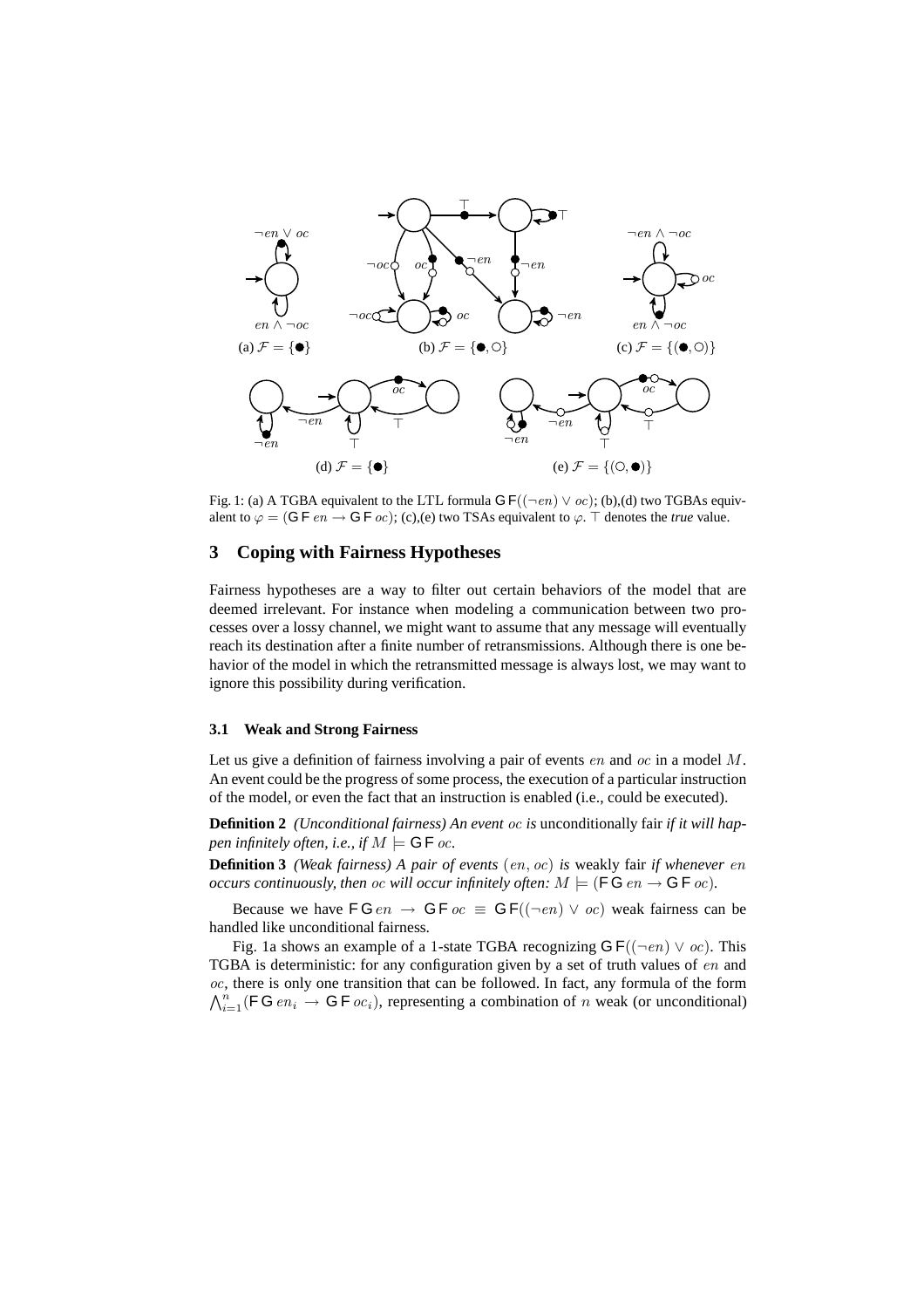fairness hypotheses, can be translated into a 1-state deterministic TGBA with  $2^n$  transitions. Note that this "1-state determinism" property holds both because we are considering *generalized* automata and *transition-based* acceptance conditions, it would not not hold for *state-based* acceptance conditions.

**Definition 4** *(Strong fairness) A pair of events* (en, oc) *is* strongly fair *if whenever* en *occurs infinitely often, then oc will occur infinitely often:*  $M \models (\mathsf{GF} \text{ en } \rightarrow \mathsf{GF} \text{ oc})$ .

Fig. 1b and 1d show two TGBAs corresponding to the formula  $GF en \rightarrow GF oc$ . The first, bigger automaton is produced by LTL-to-Büchi translation algorithms such those of Couvreur [3] or Tauriainen [26]. The smaller one is a TGBA adaptation of an automaton shown by Kesten et al. [14]; we do not know of any general LTLto-Büchi translation algorithm that would produce this automaton. Attempts to construct automata for conjunctions of strong fairness hypotheses, i.e. formulæ of the form  $\bigwedge_{i=1}^{n} (G F e n_i \rightarrow G F o c_i)$ , will lead to a nondeterministic automaton that has either  $3^n + 1$  or  $3^n$  states depending on whether we base the construction on Fig. 1b or 1d. These automata have  $2^{O(n)}$  transitions.

#### **3.2 Fairness in the Automata Theoretic Approach**

Given a model M and an LTL formula  $\varphi$ , we can check whether  $M \models \varphi$  by checking whether the automaton  $A_M \otimes A_{\neg \varphi}$  accepts any infinite word (such a word would be a counterexample). Because  $|A_{\neg\varphi}|_t = 2^{O(|\varphi|)}$ , we have  $|A_M \otimes A_{\neg\varphi}|_t \leq |A_M|_t \times 2^{O(|\varphi|)}$ . Checking the emptiness of a TGBA can be done in linear time with respect to its size, regardless of the number of acceptance conditions [4], so the whole verification process requires  $O(|A_M|_t \times 2^{O(|\varphi|)})$  time.

Verifying  $\varphi$  under some fairness hypothesis represented as an LTL formula  $\psi$  amounts to checking whether  $M \models (\psi \rightarrow \varphi)$ , i.e.,  $\varphi$  should hold only for the runs where  $\psi$  also holds. We can see that  $A_M \otimes A_{\neg(\psi \to \varphi)} = A_M \otimes A_{\psi \land \neg \varphi} = A_M \otimes A_{\psi} \otimes A_{\neg \varphi}$ . In other words, a fairness hypothesis could be represented by just an extra synchronized product before doing the emptiness check.

**Weak fairness.** We have seen that  $n$  weak fairness hypotheses can be represented by a 1-state deterministic TGBA. This means that the operation  $A_M \otimes A_{\psi}$  is basically free: it will not add new states to those of  $A_M$ . In practice each transition of  $A_M$  would be labelled during its on-the-fly construction with the acceptance conditions of  $A_{\psi}$ . Model checking under *n* week fairness hypotheses is therefore independent of  $n^5$  and requires  $O(|A_M|_t \times 2^{O(|\varphi|)})$  time.

**Strong fairness.** Model checking under n strong fairness hypotheses is costly with Büchi automata: we have seen that these  $n$  hypotheses can be represented by a TGBA with  $2^{O(n)}$  transitions, the verification therefore requires  $O(|A_M|_t \times 2^{O(|\varphi|+n)})$  time.

#### **3.3 Streett Automata**

**Definition 5** *(TSA) A* Transition-based Streett Automaton *is a kind of TGBA in which* acceptance conditions are paired. It can be also be defined as a tuple  $A = \langle \Sigma, \mathcal{Q}, q^0, \delta, \mathcal{F} \rangle$ 

 $<sup>5</sup>$  This is because we assume that we are using a generalized emptiness check [4].</sup>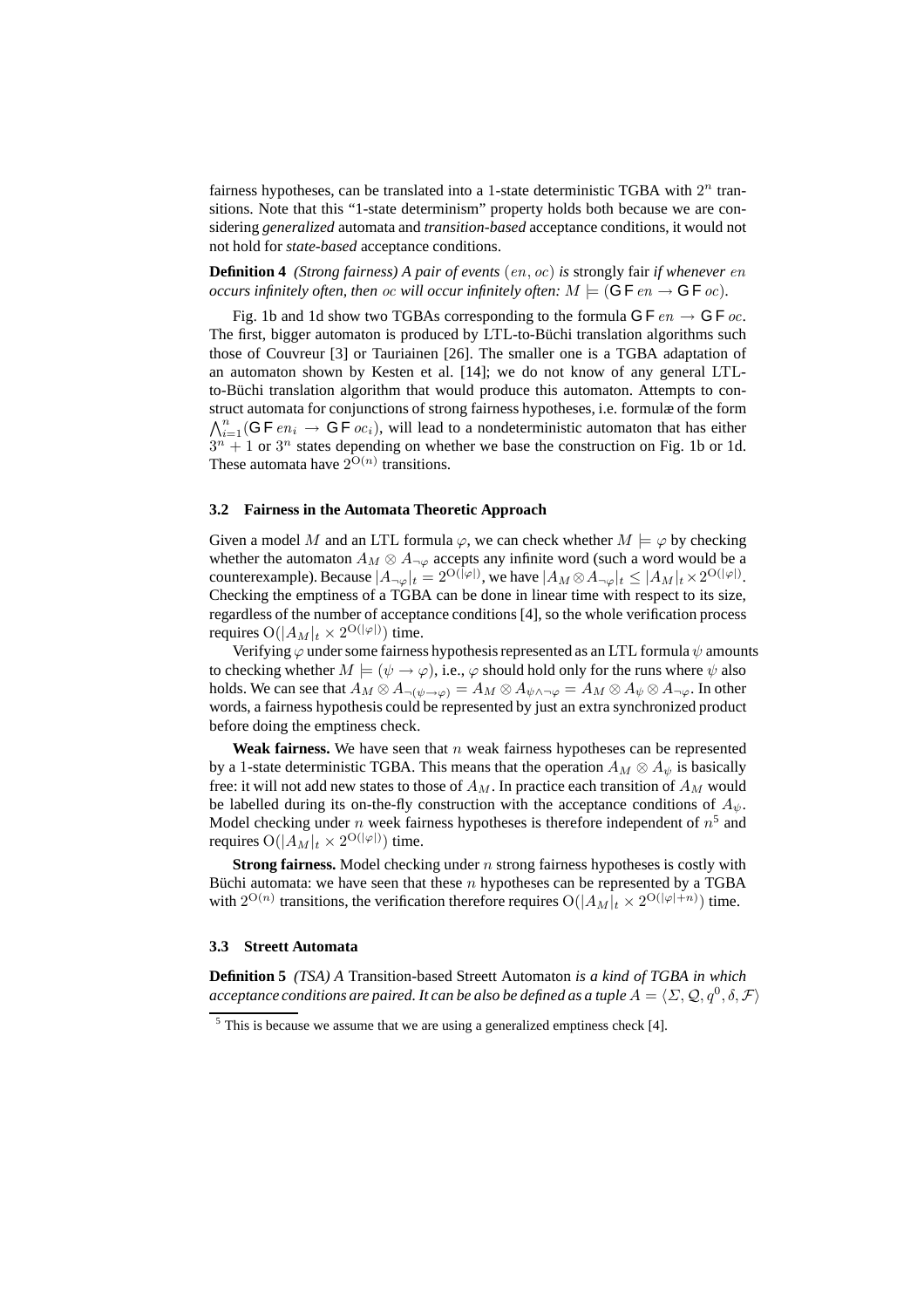*where*  $\mathcal{F} = \{(l_1, u_1), (l_2, u_2), \ldots, (l_r, u_r)\}\$  *is a set of pairs of acceptance conditions with*  $l_i \subseteq \delta$  *and*  $u_i \subseteq \delta$ .

The difference between TSA and TGBA lies in the interpretation of  $F$ . An infinite word  $\sigma$  over the alphabet  $\Sigma$  is accepted by A if there exists an infinite sequence  $\rho =$  $(q_0, l_0, q_1)(q_1, l_1, q_2) \dots$  of transitions of  $\delta$ , starting at  $q_0 = q^0$ , and such that  $\forall i \geq$  $0, \sigma(i) = l_i$ , and  $\forall (l, u) \in \mathcal{F}, (\forall i \geqslant 0, \exists j \geqslant i, \rho(j) \in l) \implies (\forall i \geqslant 0, \exists j \geqslant i, \rho(i) \in l)$ u). That is, each letter of the word is recognized, and for each pair  $(l, u)$  of acceptance conditions, if  $\rho$  encounters l infinitely often, then it encounters u infinitely often.

Given two TSA A and B, it is also possible to define their synchronous product  $A \otimes B$  such that  $|A \otimes B| = O(|A| \times |B|)$  and  $\mathscr{L}(A \otimes B) = \mathscr{L}(A) \cap \mathscr{L}(B)$ .

Büchi and Streett automata are known to be expressively equivalent [21]. Obviously a TGBA with acceptance conditions  $\mathcal{F} = \{u_1, u_2, \dots, u_n\}$  can be translated into an equivalent TSA without changing its structure: we simply use the acceptance conditions  $\mathcal{F}' = \{(\mathcal{Q}, u_1), \ldots, (\mathcal{Q}, u_n)\}\.$  For instance Fig. 1e shows the TSA resulting from this rewriting applied to the TGBA of Fig. 1d.

The converse operation, translating Streett automata to Büchi, induces an exponential blowup of the number of states  $[22]$ . For instance Löding  $[17]$  shows how to translate a state-based Streett automaton of  $|Q|$  states and n pairs of acceptance conditions into a state-based Büchi automaton with  $|Q| \times (4^n - 3^n + 2)$  states (and 1 acceptance condition). The following construction shows how to translate a TSA of  $|Q|$  states and *n* pairs acceptance conditions of into a TGBA of  $|Q| \times (2^n + 1)$  states and *n* acceptance conditions. (The same construction could be achieved for state-based automata: here the gain is only due to the use of generalized acceptance conditions.)

Given a TSA  $A = \langle \Sigma, Q, q^0, \mathcal{F}, \delta \rangle$  with  $\mathcal{F} = \{(l_1, u_1), (l_2, u_2), \dots, (l_n, u_n)\}\$ , let  $N = \{1, 2, \ldots, n\}$ , and for any  $(S, t) \in 2^N \times \delta$  let  $pending(S, t) = (S \cup \{i \in N \mid t \in N\})$  $(l_i)\rangle\backslash\{i\in N\mid t\in u_i\}.$  Now define the TGBA  $A'=\langle \varSigma,\mathcal{Q}',q^0,\delta',\mathcal{F}'\rangle$  where  $\mathcal{Q}'=\mathcal{Q}\cup\mathcal{Q}'$  $(Q \times 2^N), \delta' = \delta \cup \{(s, g, (d, \emptyset)) \mid (s, g, d) \in \delta\} \cup \{((s, S), g, (d, pending(S, (s, g, d))) \mid (s, g, (d, g, d)) \in \delta\}$  $(s, g, d) \in \delta, S \in 2^N$ , and  $\mathcal{F}' = \{f_i \mid i \in 2^N\}$  with  $f_i = \{((s, S), l, (d, D) \in \delta' \mid$  $N \setminus S = i$ . Then  $\mathscr{L}(A) = \mathscr{L}(A')$ .

The justification behind this construction is that any run accepted by a Streett automaton can be split in two parts: a finite prefix, where any transition can occur, followed by a infinite suffix where it is guaranteed that any transition in  $l_i$  will be eventually followed by a transitions in  $u_i$ . The original TGBA is therefore cloned  $2^n + 1$ times to construct the corresponding TSA. The first clone, using  $Q$  and  $\delta$ , is where the prefix is read. From there the automaton can non-deterministically switch to the clone that is using states in  $\mathcal{Q} \times \{\emptyset\}$ . From now on the automaton has to remember which  $u_i$  it has to expect: this is the purpose of the extra set added to the state. An automaton is in state  $(s, S)$  that follows a transition in  $l_i$  will therefore reach state  $(s, S \cup \{i\})$ , and conversely, following a transition in  $u_i$  will reach state  $(s, S \setminus \{i\})$ . The function  $pending(S, t)$  defined above computes those pending  $u_i$ s. The acceptance conditions are defined to complement the set of pending  $u_i$ s, to be sure they are eventually fulfilled.

## **3.4 Strong Fairness with Streett Automata**

The TSA of Fig. 1e is however not the most compact way to translate a strong fairness formula: Fig. 1c shows how it can be done with a 1-state deterministic TSA.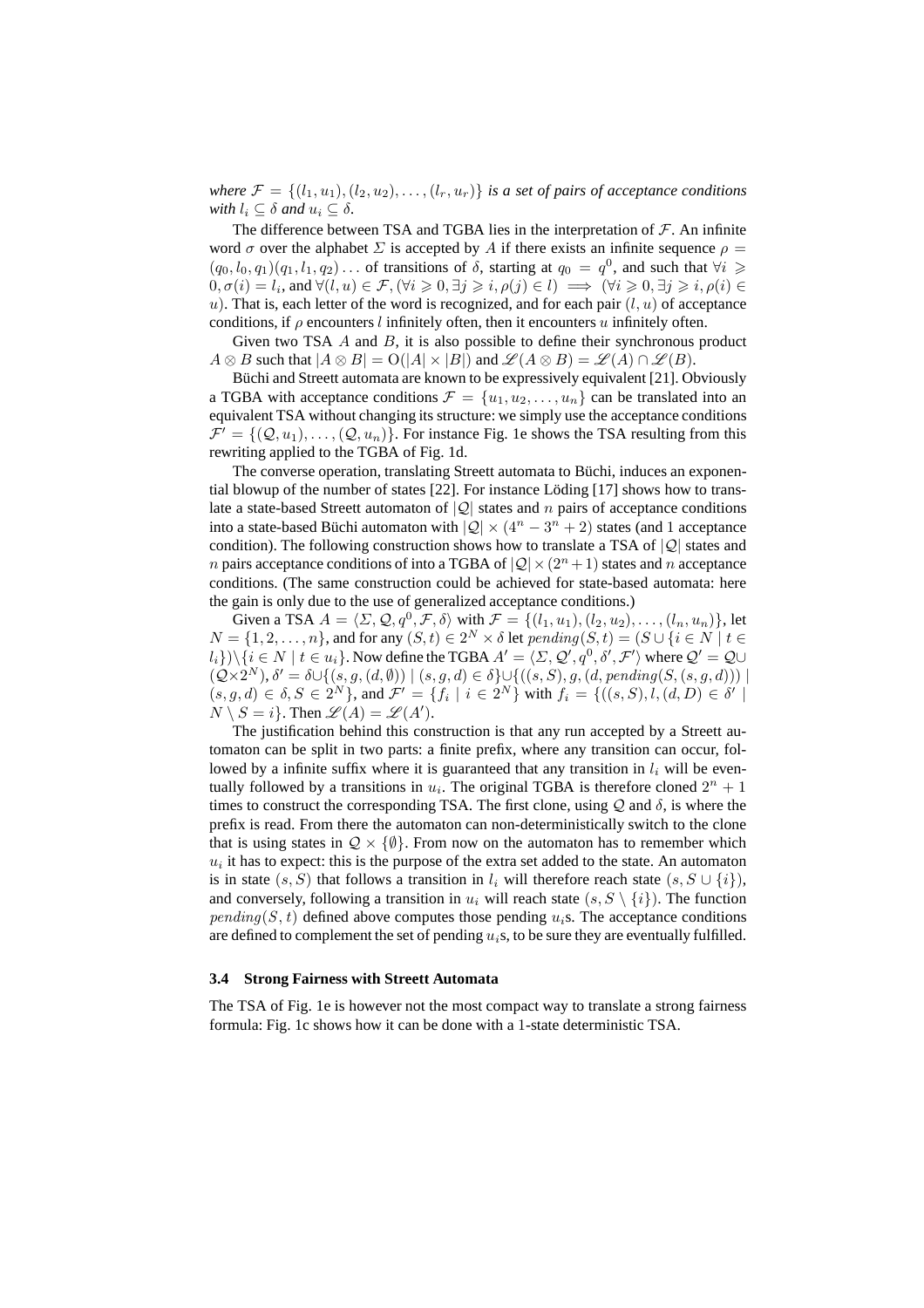Actually any LTL formula  $\bigwedge_{i=1}^{n} \mathsf{G} \mathsf{F}$  en  $\to \mathsf{G} \mathsf{F}$  oc representing n strong fairness hypotheses can be translated into a 1-state deterministic TSA with  $n$  pairs of acceptance conditions and 4<sup>n</sup> transitions. It is the TSA  $A = \langle 2^{AP}, \{q\}, q, \delta, \mathcal{F} \rangle$  where  $AP = \{oc_1, oc_2, \ldots, oc_n, en_1, en_2, \ldots en_n\}, \delta = \{ \langle q, E, q \rangle | E \in 2^{AP} \}, \text{ and}$  $\mathcal{F} = \{(l_1, u_1), (l_2, u_2), \ldots, (l_n, u_n)\}\$  with  $l_i = \{(q, E, q) \in \delta \mid en_i \in E\}$  and  $u_i = \{(q, E, q) \in \delta \mid oc_i \in E\}$ . Again this "1-state determinism" would not hold for state-based Streett acceptance condition.

Combining this automaton with the construction of section 3.3, we can represent  $n$ strong fairness hypotheses using a TGBA of  $2^n + 1$  states (and  $4^n(2^n + 1)$  transitions). This is better than the TGBA of  $3^n$  states presented in section 3.1, but the complexity of the verification would remain in  $O(|A_M|_t \times 2^{O(|\varphi|+n)})$  time.

As when model checking under weak fairness hypotheses, the Streett acceptance conditions representing strong fairness hypotheses can be injected in the automaton  $A_M$ during its on-the-fly generation: any transition of  $A_M$  labelled by  $E \in 2^{AP}$  receives the acceptance conditions  $\alpha(E)$ . The verification under *n* strong fairness hypotheses amounts to checking the emptiness of a TSA of size  $O(|A_M|_t \times 2^{O(|\varphi|)})$ , with n pairs of acceptance conditions.

We now show how to check this TSA emptiness in  $O(|A_M|_t \times n \times 2^{O(|\varphi|)})$  time by adapting an algorithm by Couvreur [3, 4] that was originally designed for the emptiness check of TGBA.

# **4 Emptiness Check for Streett Automata**

The behavior of the algorithm is illustrated on Fig. 2 on a TSA with 2 pairs of acceptance conditions:  $(\bullet, \circ)$  and  $(\blacksquare, \square)$ . We are looking for runs that visit  $\circ$  (resp.  $\square$ ) infinitely often if they visit  $\bullet$  (resp.  $\blacksquare$ ) infinitely often.

As its older brother (for TGBA [3, 4]) this algorithm performs a DFS to discover strongly connected components (SCC). Each SCC is labelled with the set of acceptance conditions that can be found on its edges, and will stop as soon as it finds an SCC whose label verifies ( $\bullet \rightarrow \circlearrowright) \wedge (\blacksquare \rightarrow \square)$ . Figures 2a–2f show the first steps until a terminal SCC (i.e. with no outgoing transition) is found. Let us denote  $\mathcal{F} = \{(l_1, u_1), (l_2, u_2), \ldots,$  $(l_n, u_n)$  the set of acceptance conditions of the Streett automaton, and  $acc \subseteq \mathcal{F}$  the set of acceptance conditions of the terminal SCC encountered. When such a terminal SCC is found we can be in one of the three following cases.

- 1. Either the SCC is trivial (i.e. has no loops): it cannot be accepting and all its states can be ignored from now on.
- 2. Or the SCC is accepting:  $\forall i, l_i \in acc \implies u_i \in acc$ . In that case the algorithm terminates and reports the existence of an accepting run. It is better to check this condition any time a non-trivial SCC is formed, not only for terminal SCC: this gives the algorithm more chance to terminate early.
- 3. Or  $\exists i, l_i \in acc \land u_i \notin acc.$ In that case we cannot state whether the SCC is accepting or not. Maybe it contains an accepting run that does not use any transition of  $l_i$ . Fig. 2f is an instance of this case:  $\mathcal{F} = \{ (\bullet, \circ), (\blacksquare, \square) \}$  and  $acc = \{ \bullet, \blacksquare, \square \}$  so the algorithm cannot conclude

immediately.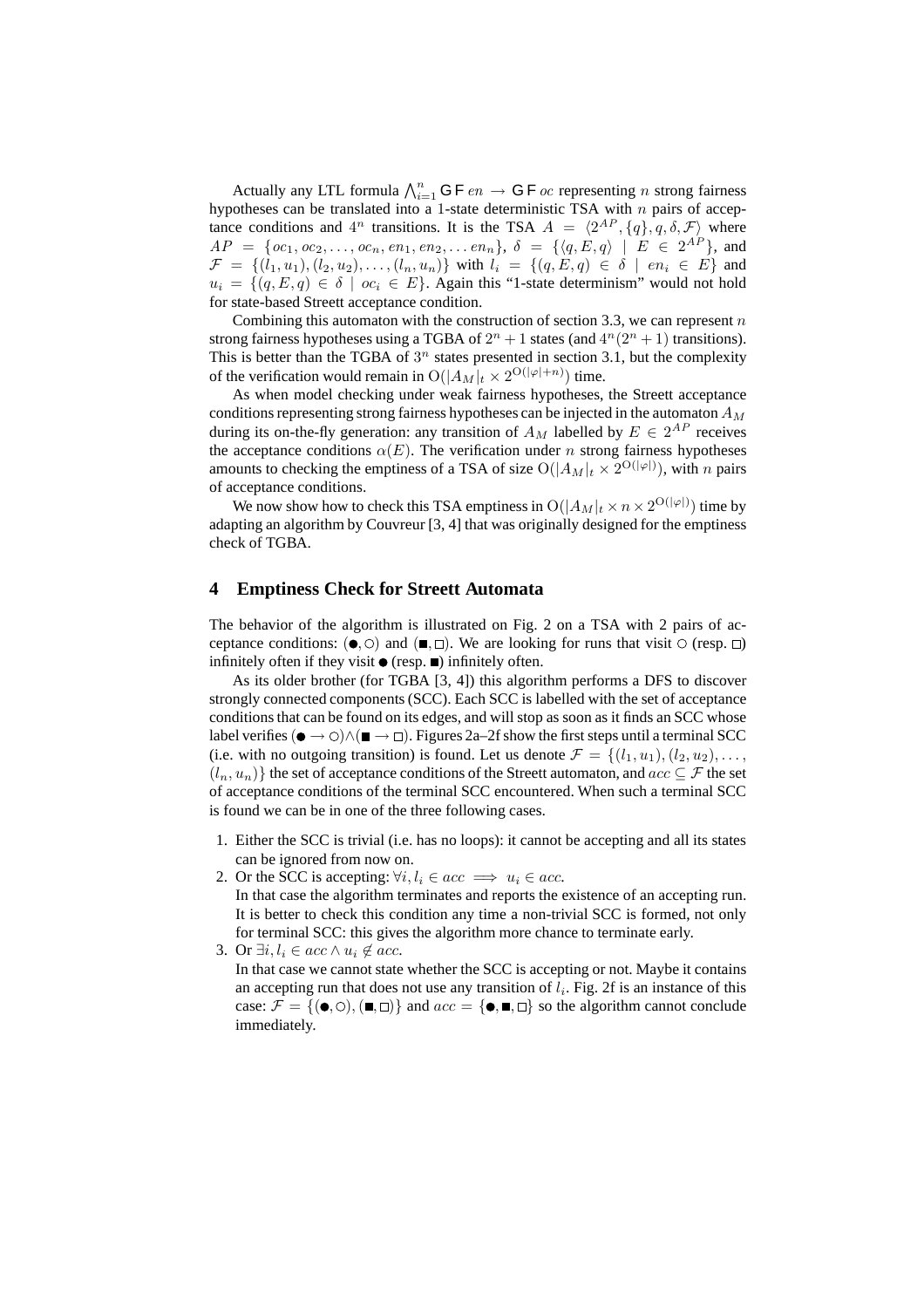To solve third case, the algorithm will revisit the whole SCC, but avoiding transitions t such that  $\exists i, t \in l_i \land u_i \notin acc$ . Practically, we define the set  $avoid = \{l_i \in acc \mid$  $u_i \notin acc$  of  $l_i$  that cannot be satisfied, all the states from the SCC are removed from the hash table of visited states, and the algorithm makes another DFS with the following changes:

- **–** amongst the outgoing transitions of a state, those who carry acceptance condition of avoid are visited last
- **–** crossing a transition labelled by an avoided acceptance condition sets up a threshold (denoted by a dashed vertical line on Fig. 2i)
- **–** if a transition going out from a SCC goes back to another SCC in the search stack, then the two SCC will be merged only if the two SCC are behind the last threshold set. Fig. 2j shows one case where merging has been allowed, while Fig 2k shows a forbidden attempt to merge two SCCs.



(a) A DFS numbers states and stacks them as trivial SCCs.



(b) Backlinks cause SCCs to be merged.









 $\blacksquare \bullet \square$  $1^2$   $(2 - \cdot 3)$   $(4)$  5 (f) This terminal SCC could hide an accepting

run that visits  $\bullet$  only finitely often.

 $(1)$   $(2)$ 

(g) We start another DFS, this time handling  $\bullet$ differently.





(l) The right SCC is accepting; we stop.

Fig. 2: Running the emptiness check on a TSA with  $\mathcal{F} = \{(\bullet, \circ), (\blacksquare, \square)\}.$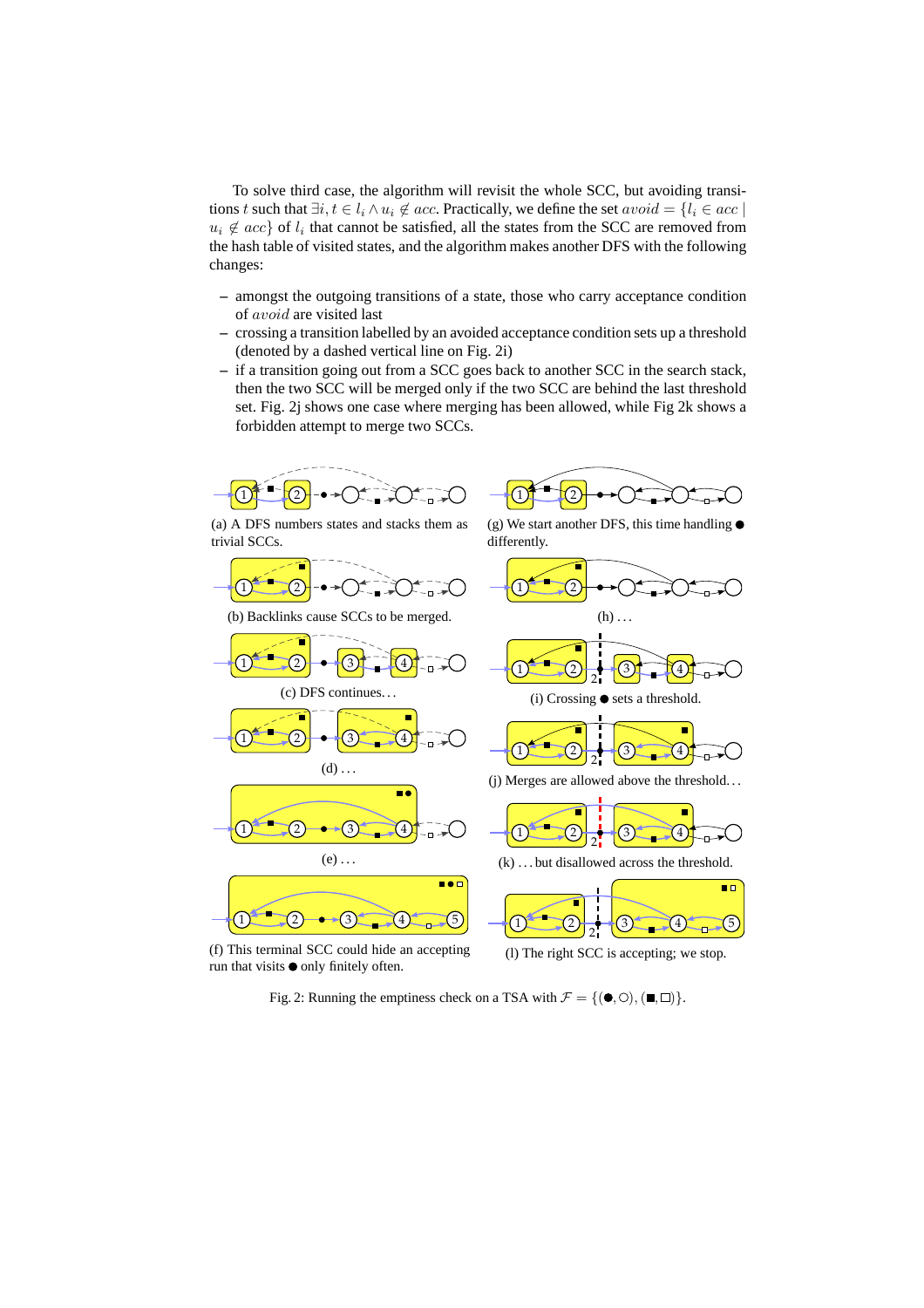This new visit will construct smaller SCCs instead of the original terminal SCC. The only way to merge these smaller SCCs would be to accept a cycle using a transition from an acceptance condition (of *avoid*) that cannot be satisfied. For each of these smaller SCCs we can then decide whether they are trivial, accepting, or if they contain acceptance conditions (not already listed in avoid) that cannot be satisfied. In the latter case *avoid* is augmented and the process is repeated. This recursion cannot exceed  $|\mathcal{F}|$ levels since we complete  $avoid$  at each step with at least one pair of  $F$ .

Compared to the original emptiness check for TGBA that visits each state and transitions only once, this variant will in the worst case visit each state and transitions  $|\mathcal{F}| + 1$  times. On a TSA A this algorithm therefore works in  $O(|A|_t \times |\mathcal{F}|)$  time.

**Relation to other algorithms.** The basic idea of using strongly connected components to check strong fairness is old [16, 9], and has been declined in a few algorithms to

```
I Input: A Streett automaton A = \langle \Sigma, \mathcal{Q}, q^0, \delta, \mathcal{F} \rangle2 Output: ⊤ iff \mathscr{L}(A) = \emptyset3 Data: SCC: stack of
           \langle state \in \mathcal{Q}, root \in \mathbb{N}, la \subseteq \mathcal{F}, acc \subseteq \mathcal{F}, rem \subseteq \mathcal{Q}, succ \subseteq \delta, fixcc \subseteq \delta \rangleH: map of \mathcal{Q} \mapsto \mathbb{N}avoid: stack of \langle root \in \mathbb{N}, acc \subseteq \mathcal{F} \ranglemin: stack of Nmax \leftarrow 04 begin
 5 \text{ } min. push(0)6 avoid.push(\langle 1, \emptyset \rangle)7 DFSpush(\emptyset, q^0)
 8 while \neg SCC.empty() do
 9 if SCC.top( ).succ = \emptyset then
10 if SCC.top(). fsucc \neq \emptyset then
11 Swap(SCC.top().succ, SCC.top().fsucc)
12 min.push(max)
13 else
14 DFSpop()
15 else
16 pick one \langle s, e, d \rangle off SCC.top().succ
17 a \leftarrow \{f \in \mathcal{F} \mid (s, e, d) \in f\}18 if d \notin H then
19 DFSpush(a, d)
20 else if H[d] > min.top() then
21 \vert merge(a, H[d])22 acc ← SCC.top().acc
23 ii if \forall \langle l, u \rangle \in \mathcal{F}, (l \in acc) \implies (u \in acc) then return \bot24 return ⊤
25 end
```
Fig. 3: Emptiness check of a Streett automaton (continued on next page).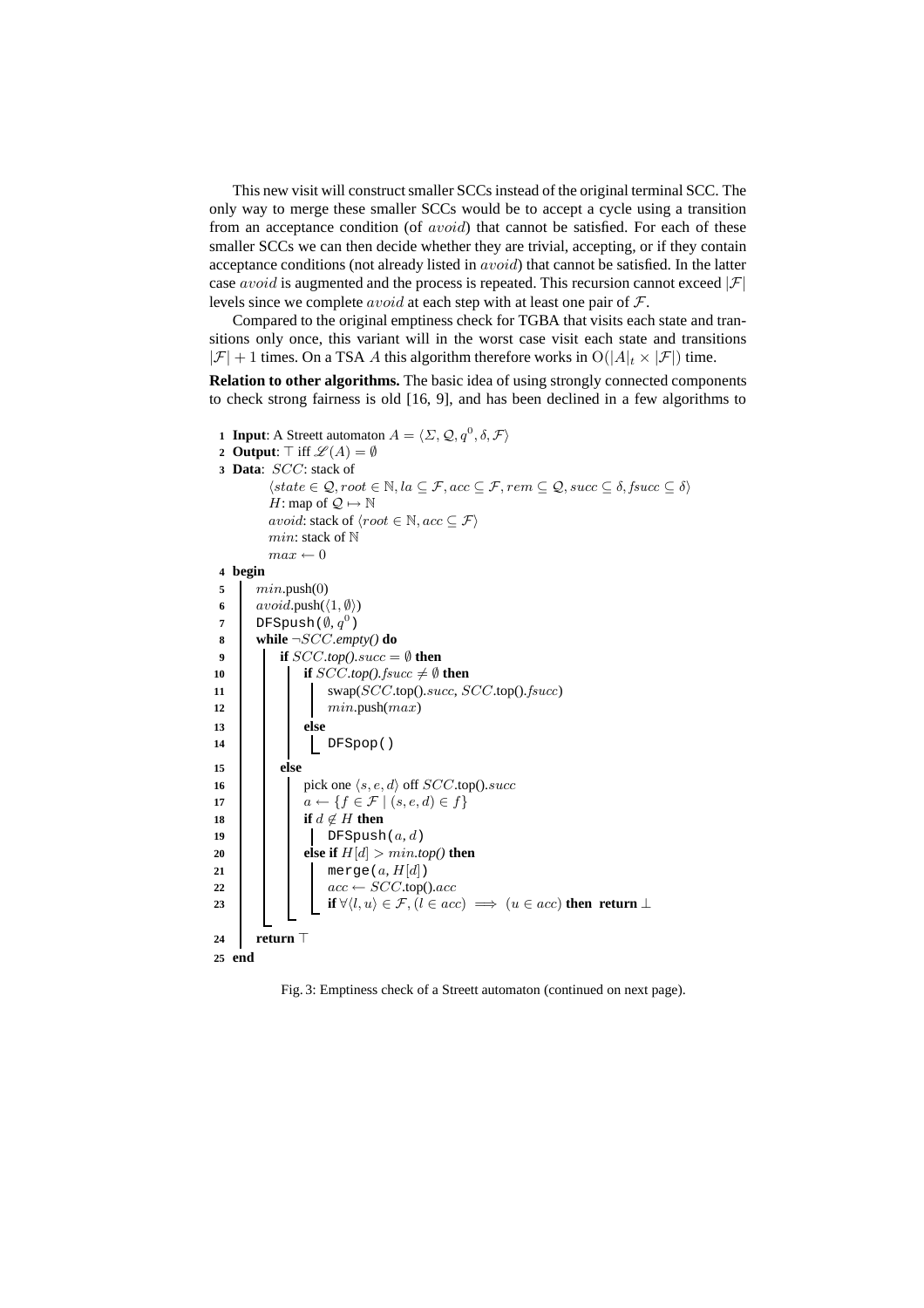```
26 DFSpush(a \subseteq \mathcal{F}, q \in \mathcal{Q})
27 max \leftarrow max + 128 H[q] \leftarrow max29 \begin{cases} \text{SCC.push}(\langle q, max, a, \emptyset, \emptyset, \{\langle s, l, a, d \rangle \in \delta \mid s = q, a \cap avoid.\text{top}() \text{.} acc = \emptyset \}, \end{cases}\{\langle s, l, a, d \rangle \in \delta \mid s = q, a \cap avoid.top(0. <math>acc \neq \emptyset \}))
30 end
31 DFSpop()
32 \langle q, n, la, acc, rem, \_, \rangle \leftarrow SCC.pop()33 max \leftarrow n – 1
34 if n \leq min.top() then
35 min.pop()
36 old_avoid ← avoid.top().acc
37 if n = avoid.top().root then
38 avoid.pop()
39 \begin{bmatrix} new\ avoid \leftarrow old\ avoid \cup \{l \mid \langle l, u \rangle \in \mathcal{F}, l \cap acc \neq \emptyset, u \cap acc = \emptyset\} \end{bmatrix}40 if new avoid \neq old avoid then
41 foreach s \in rem do
42 delete H[s]43 avoid.push(n, new avoid)
44 DFSpush(la, q)
45 else
46 foreach s \in rem do
47 H[s] \leftarrow 048 end
49 merge(a \subseteq \mathcal{F}, t \in \mathbb{N})
50 r \leftarrow \emptyset51 s \leftarrow \emptyset52 f \leftarrow \emptyset53 while t < SCC.top().root do
54 a \leftarrow a \cup SCC \cdot \text{top}().acc \cup SCC \cdot \text{top}().la
55 \vert \vert \vert r \leftarrow r \cup SCC \cdot \text{top}() .rem \cup SCC \cdot \text{top}() . state56 s \leftarrow s \cup SCC.\text{top}().succ
57 f \leftarrow f \cup SCC \text{.top}().fsucc
58 SCC.pop()59 SCC.top().acc \leftarrow SCC.top().acc \cup a60 SCC.top().rem \leftarrow SCC.top().rem \cup r61 SCC.top().succ ← SCC.top().succ ∪ s
62 SCC.top().fsucc ← SCC.top().fsucc ∪ f
63 end
```
Fig. 3: (Continued from previous page.)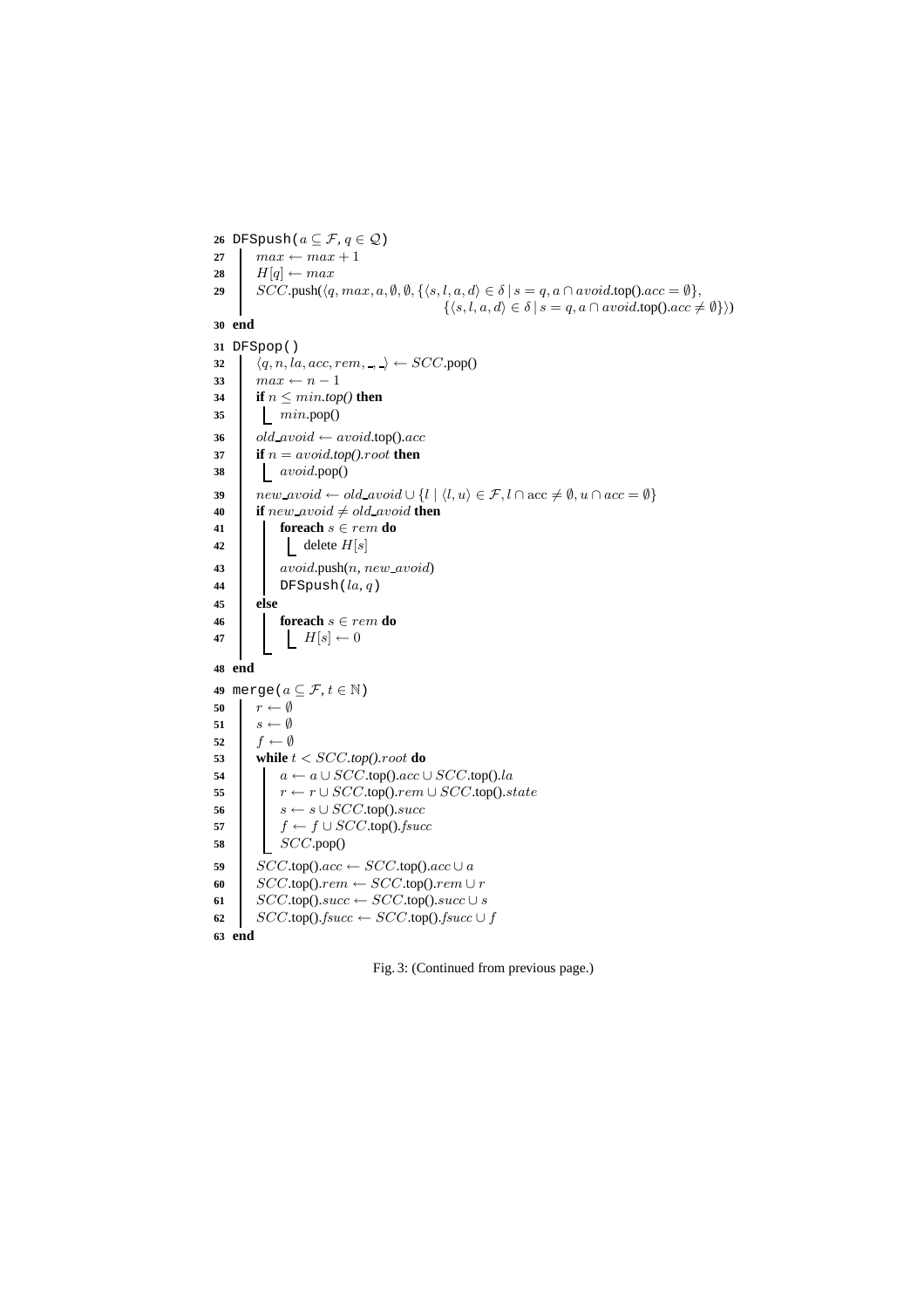check the emptiness of (state-based) Streett automata [20, 15]. But these algorithms modify the graph before visiting it again, hindering on-the-fly computations.

At a high level, our algorithm is close to the one presented by Latvala and Heljanko [15], who suggests using any algorithm to compute SCCs. However we have more than implementation detail differences. Our algorithm is targeted to transition-based acceptance conditions, actually shows how to make the emptiness check on-the-fly, and uses two tricks that are dependent on the algorithm used to compute SCC. As mentioned in the introduction, there exists two similar algorithms to compute SCCs on-the-fly: Tarjan's [25] and Dijkstra's [5, 6]. The latter is less known, but better suited to model checking (it has less overhead and can abort earlier). Our trick to use a threshold to prevent SCC merges could work with either algorithms, but for the emptiness-check to be correct we also need to perform the DFS in terms on SCCs instead of working in terms of states. This ordering is possible with Dijkstra's algorithm, but not Tarjan's.

**Implementation.** Fig. 3 presents the algorithm. Its structure mimics that of the emptiness check for TGBA of Couvreur et al. [4], especially it profits from the idea of performing the DFS in terms of SCCs rather than states: the stack SCC serves both as a stack of connected components and as the DFS stack. The constituents of each entry are state (the root state of the SCC),  $root$  (its DFS number), la (the acceptance conditions of the incoming transition to  $state$ ),  $acc$  (the acceptance conditions of the cycles inside the SCC), rem (the other states of the SCC), succ and fsucc (the unexplored successors of the SCC).

These unexplored successors are split into succ and fsucc to ensure a proper ordering with respect to avoided acceptance conditions. When a state is pushed down on SCC at line 29, fsucc is loaded with all transitions in acceptance conditions that must be avoided, while succ receive the others. The latter will be visited first: the algorithm always pick the next successor to visit from  $succ$  (line 16) and will swap  $fsucc$  and  $succ$ once succ is empty (lignes 9–11).

Thresholds, meant to prevent merging SCCs using a cycle that would use an unsatisfiable acceptance condition, are represented by the number (in DFS order) of the last state of the SCC from which the threshold transition is going out (that is 2 on our example). These numbers form the  $min$  stack; they are used line 20 before deciding whether to merge; they are pushed when *fsucc* and *succ* are swapped line 12, and are popped when the state of that number is removed line 35.

The acceptance conditions to avoid are pushed on top of a stack called *avoid* which is completed anytime the algorithm needs to revisit an SCC (line 43). Each element of this stack is a pair  $(ar, \overline{acc})$  where root is the number of the first state of the SCC starting at which acceptance conditions in  $\overline{acc}$  should be avoided. This stack is popped when the SCC rooted at *root* has been visited and has to be removed (lines 37–38).

**Correctness.** Termination is guaranteed by the DFS and the fact that the number of avoided acceptance conditions cannot exceed  $|\mathcal{F}|$ . By lack of space, we only give the scheme of our proof that this algorithm will return  $\perp$  if an accepting run exists in the input TSA, and will return  $⊤$  otherwise. (A complete proof is available in French [7].)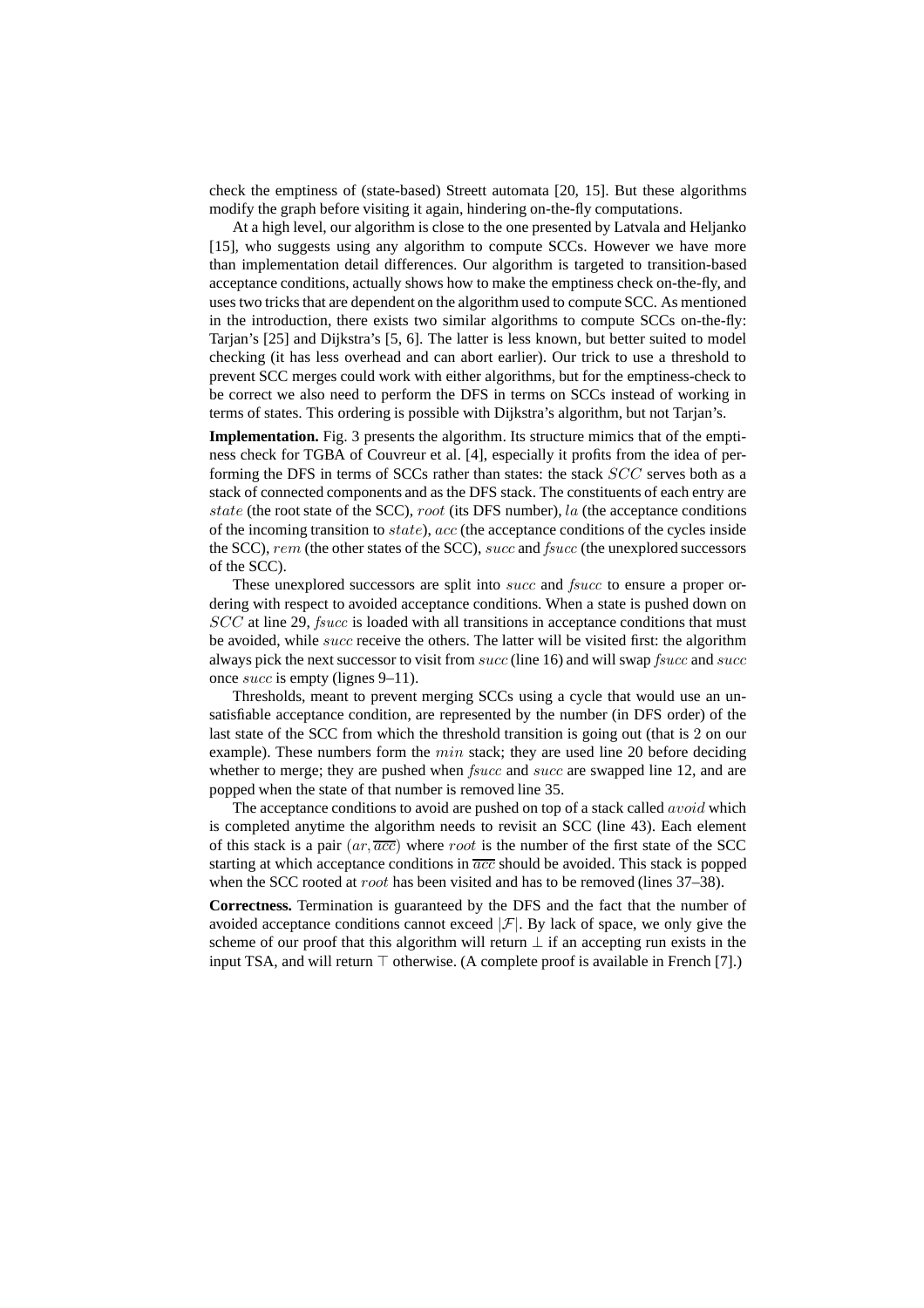Let us use the following notations to describe the state of the algorithm:

$$
SCC = \langle state_0, root_0, la_0, acc_0, rem_0, succ_0, succ_0 \rangle
$$
  

$$
\langle state_1, root_1, la_1, acc_1, rem_1, succ_1, succ_1 \rangle
$$
  

$$
\vdots
$$
  

$$
\langle state_n, root_n, la_n, acc_n, rem_n, succ_n, succ_n \rangle
$$
  

$$
min = min_0 min_1 ... min_p
$$
  

$$
avoid = \langle ar_0, \overline{acc_0} \rangle \langle ar_1, \overline{acc_1} \rangle ... \langle ar_r, \overline{acc_r} \rangle
$$

Furthermore, let us denote  $\mathfrak{S}_i$  the set of states represented by  $SCC[i]$ , and  $\varphi(x)$  the index of the SCC containing the state numbered  $x$ :

$$
\mathfrak{S}_i = \{ s \in \mathcal{Q} \mid root_i \le H[s] < root_{i+1} \} \quad \text{for } 0 \le i < n
$$
\n
$$
\mathfrak{S}_n = \{ s \in \mathcal{Q} \mid root_n \le H[s] \}
$$
\n
$$
\varphi(x) = \max\{ i \mid root_i \le x \}
$$

**Lemma 1** At any time between the execution of lines 8–15, for any pair  $\langle ar_i, \overline{acc_i} \rangle$  on the  $a void$  stack, there exists a unique entry  $\langle state_j, root_j, la_j, acc_j, rem_j, succ_j, face_j \rangle$ *on the* SCC stack such that  $ar_i = root_j$ . In other words, the avoid entries are always *associated to roots of SCCs.*

**Lemma 2** *When line 16 is run to pick a state amongst the successors of the top of* SCC*, the value of*  $\overline{acc_r}$  *is the same as when this set of successors was created at line 29.* 

**Lemma 3** *The values of*  $(root<sub>i</sub>)_{i \in [0,n]}$  *are strictly increasing and we have root*<sub>n</sub>  $\leq$ max *at all times between the execution of lines 8–15.*

**Lemma 4** *Let us call* n ′ *the value of* n *at a moment right after lines 11–12 have been run. The sets succ<sub>n'</sub> and*  $fsucc_{n'}$  *will never increase.* 

**Lemma 5** *The function* g *that to any*  $i \in \{0, ..., p\}$  *associates*  $g(i) = \varphi(min_i)$  *is* injective. In other words, two states numbered  $min_{i_1}$  and  $min_{i_2}$  (with  $i_1\neq i_2$ ) cannot *belong to the same SCC. Furthermore, if*  $n > min_p$ ,  $root_{\varphi(min_n)+1} = min_p + 1$ . In *other words,* min<sup>p</sup> *is the number of the last state of the SCC whose* root *has the number*  $root_{\varphi(min_p)}$ . Finally,  $root_{\varphi(min_p)} \leq min_p \leq max$ .

The state set  $Q$  of the TSA to check can be partitioned in three sets:

- **–** *active states* are those which appear in H associated to a non-null value,
- **–** *removed states* are those which appear in H with a null value,
- **–** *unexplored states* are not yet in H.

The algorithm can move a state from the *unexplored* set to the *active* set, and from there it can move it either to the *removed* set or back to the *unexplored* set (lines 41–42).

The following invariants are preserved by all the lines of the main function (lines 8– 15). They need to be proved together as their proofs are interdependent.

**Invariant 1** For all  $i \leq n$ , the subgraph induced by the states of  $\mathfrak{S}_i$  is a SCC. Fur*thermore there exists a cycle in this SCC that visits all acceptance conditions of*  $acc_i$ *. Finally*  $\mathfrak{S}_0$ ,  $\mathfrak{S}_1$ , ...,  $\mathfrak{S}_n$  *is a partition of the set of active states.*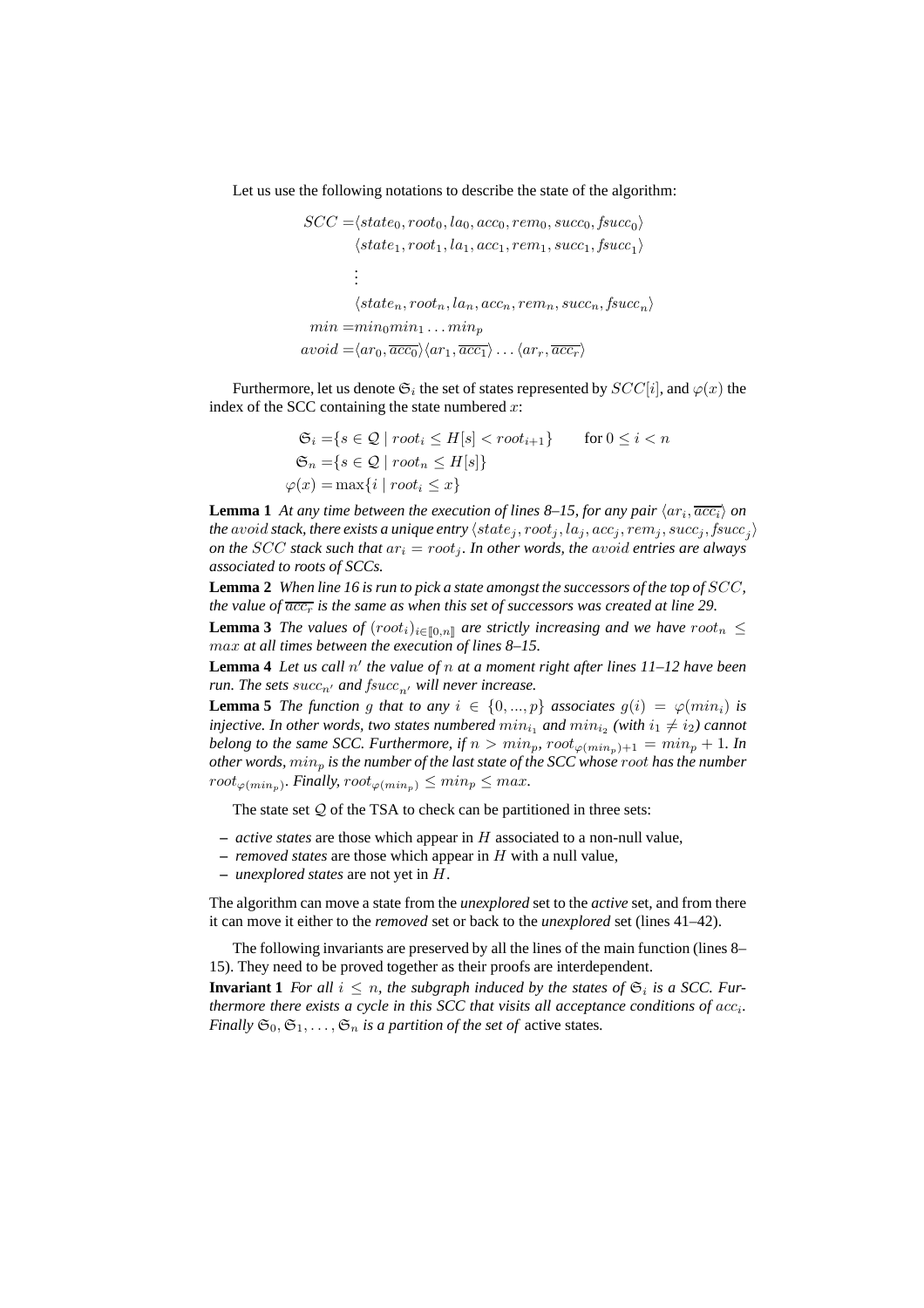**Invariant 2**  $\forall i < n, \exists s \in \mathfrak{S}_i, \exists s' \in \mathfrak{S}_{i+1}, \exists p \in 2^{\Sigma}, \{f \in \mathcal{F} \mid (s, p, s') \in f\} =$  $la_{i+1}$ *. I.e., there exists a transition between the SCCs indexed by i and*  $i + 1$  *that is in all that acceptance conditions of*  $la_{i+1}$ *.* 

**Invariant 3** *There is exactly* max active states*. No state of* H *is associated to a value greater than* max*. If two different states are associated to the same value in* H*, this value is* 0*. In particular, this means that for any value* v *between* 1 *and* max*, there exists a unique* active state *s such that*  $H[s] = v$ .

**Invariant 4** *For all integer*  $i \leq n$ *, the set rem<sub>i</sub> holds all the states of*  $\mathfrak{S}_i \setminus \{state_i\}$ *.* **Invariant 5** *Any* removed state q *cannot be part of an accepting run.*

**Invariant 6** *There is no state accessible from state<sub>n</sub> from which we could find an accepting cycle using a transition in an acceptance condition from*  $\overline{acc_r}$ *.* 

**Invariant 7** All transitions going from  $\mathfrak{S}_{\varphi(\min_p)}$  to  $\mathfrak{S}_{\varphi(\min_p)+1}$  are labelled by an *acceptance condition of*  $\overline{acc_r}$ . (In particular,  $la_{\varphi(min_p)+1} \cap \overline{acc_r} \neq \emptyset$ .)

**Invariant 8**  $\forall j \ge \varphi(min_n), \, acc_j \cap \overline{acc_r} = \emptyset \text{ and } \forall j > \varphi(min_n) + 1, \, la_j \cap \overline{acc_r} = \emptyset.$ *In other words, the SCC built after the last threshold, and the transitions between them, are not in acceptance conditions from*  $\overline{acc_r}$ , except for the first transition visited after *the last threshold (in*  $la_{\varphi(min_n)+1}$ *).* 

The first two invariants imply that if the algorithm finds an i such that  $\forall (l, u) \in$  $\mathcal{F}, acc_i \in \mathcal{l} \implies acc_i \in \mathcal{u}$ , then  $SCC[i]$  is an accepting SCC (inv. 1) that is accessible (inv. 1 & 2), so the algorithm can terminate with  $\perp$ . Invariant 5 assures that no accepting run exists once all states have been *removed*: the algorithm therefore terminates with ⊤.

## **5 Conclusion**

We have introduced a new algorithm for the on-the-fly emptiness check of transitionbased Streett automata (TSA), that generalizes the algorithm for transition-based Büchi automata of Couvreur [3]. This algorithm checks the emptiness of a TSA A with  $|A|_t$ transitions and  $|\mathcal{F}|$  acceptance pairs in  $O(|A|_t \times |\mathcal{F}|)$  time. We have seen that this algorithm allows us to check a linear-time property on a model  $A_M$  under n strong fairness hypotheses in  $\mathrm{O}(|A_M|_t\times 2^{\mathrm{O}(|\varphi|)}\times n)$  time instead of the  $\mathrm{O}(|A_M|_t\times 2^{\mathrm{O}(|\varphi|+n)})$ we would have using Büchi automata.

It should be noted that since Büchi automata can be seen as Streett automata without any structural change, this very same algorithm can also be used to check the emptiness of Büchi automata. In that case SCCs will never have to be revisited (the *avoid* stack stays empty) and the algorithms performs the same operations as the original algorithm for Büchi automata.

Using Streett automata could also be useful to translate some LTL properties that look like strong fairness properties. For instance Sebastiani et al. [24] give the following LTL formula as an example of a property whose negation is hard to translate to Büchi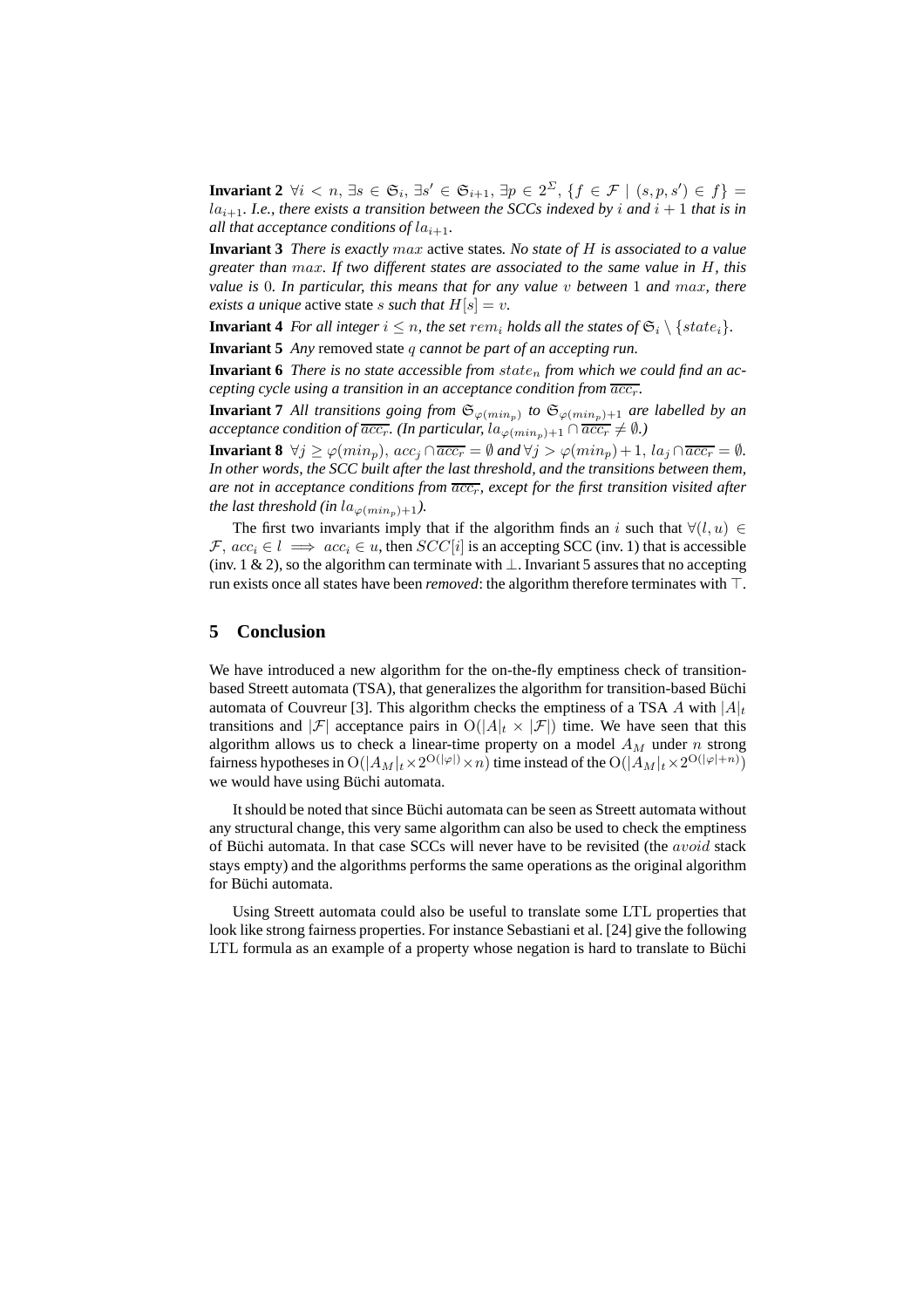automata (most of the tools blow up):

$$
\begin{aligned}\n &\left( (\mathsf{G} \, \mathsf{F} \, p_0 \rightarrow \mathsf{G} \, \mathsf{F} \, p_1) \land (\mathsf{G} \, \mathsf{F} \, p_2 \rightarrow \mathsf{G} \, \mathsf{F} \, p_0) \land \\
 &\left( \mathsf{G} \, \mathsf{F} \, p_3 \rightarrow \mathsf{G} \, \mathsf{F} \, p_2 \right) \land (\mathsf{G} \, \mathsf{F} \, p_4 \rightarrow \mathsf{G} \, \mathsf{F} \, p_2) \land \\
 &\left( \mathsf{G} \, \mathsf{F} \, p_5 \rightarrow \mathsf{G} \, \mathsf{F} \, p_3 \right) \land (\mathsf{G} \, \mathsf{F} \, p_6 \rightarrow \mathsf{G} \, \mathsf{F} \, (p_5 \lor p_4)) \land \\
 &\left( \mathsf{G} \, \mathsf{F} \, p_7 \rightarrow \mathsf{G} \, \mathsf{F} \, p_6 \right) \land (\mathsf{G} \, \mathsf{F} \, p_1 \rightarrow \mathsf{G} \, \mathsf{F} \, p_7) \right) \rightarrow \mathsf{G} \, \mathsf{F} \, p_8\n \end{aligned}
$$

Spot's LTL-to-Büchi translator [8] produces a TGBA with 1731 states for the negation of this formula. With a dedicated algorithm Sebastiani et al. were able to produce a 1281-state Generalized Büchi automaton. However this formula has the form  $\psi \to \varphi$ where  $\psi$  is a combinaison of 8 strong fairness hypotheses, and  $\neg \varphi$  can be expressed as a Büchi automaton with 2 states and no acceptance condition. The whole formula can therefore be expressed as a transition-based Streett automaton with two states and 8 pairs of acceptance conditions.<sup>6</sup> This reduction should not be a surprise since Streett automata are exponentially more succinct than Büchi automata [23], however this example shows that it would be useful to have an efficient algorithm to translate LTL formulæ to Streett automata. Unfortunately we are not aware of any published work in this area.

# **Bibliography**

- [1] E. M. Clarke, O. Grumberg, and D. A. Peled. *Model Checking*. The MIT Press, 2000.
- [2] T. H. Cormen, C. E. Leiserson, R. L. Rivest, and C. Stein. *Introduction to Algorithms*. The MIT Press, 2nd edition, 2001.
- [3] J.-M. Couvreur. On-the-fly verification of temporal logic. In *Proc. FM'99*, vol. 1708 of *LNCS*, pages 253–271, Toulouse, France, Sept. 1999. Springer-Verlag.
- [4] J.-M. Couvreur, A. Duret-Lutz, and D. Poitrenaud. On-the-fly emptiness checks for generalized Büchi automata. In *Proc. SPIN'05*, vol. 3639 of *LNCS*, pages 143–158. Springer-Verlag, Aug. 2005.
- [5] E. W. Dijkstra. EWD 376: Finding the maximum strong components in a directed graph. http://www.cs.utexas.edu/users/EWD/ewd03xx/EWD376.PDF, May 1973.
- [6] E. W. Dijkstra. Finding the maximal strong components in a directed graph. In *A Discipline of Programming*, chapter 25, pages 192–200. Prentice-Hall, 1976.
- [7] A. Duret-Lutz. *Contributions a l'approche automate pour la v ` erification de pro- ´ priétés de systèmes concurrents*. PhD thesis, Université Pierre et Marie Curie (Paris 6), July 2007.
- [8] A. Duret-Lutz and D. Poitrenaud. Spot: an extensible model checking library using transition-based generalized Büchi automata. In *Proc. MASCOTS'04*, pages 76–83, Volendam, The Netherlands, Oct. 2004. IEEE Computer Society.
- [9] E. A. Emerson and C.-L. Lei. Modalities for model checking: Branching time logic strikes back. *Science of Computer Programming*, 8(3):275–306, June 1987.

 $6$  Combining this with the TSA to TGBA construction from section 3.3 yields a TGBA of 2  $\times$  $(2^8 + 1) = 514$  states that is even smaller than that of Sebastiani et al.